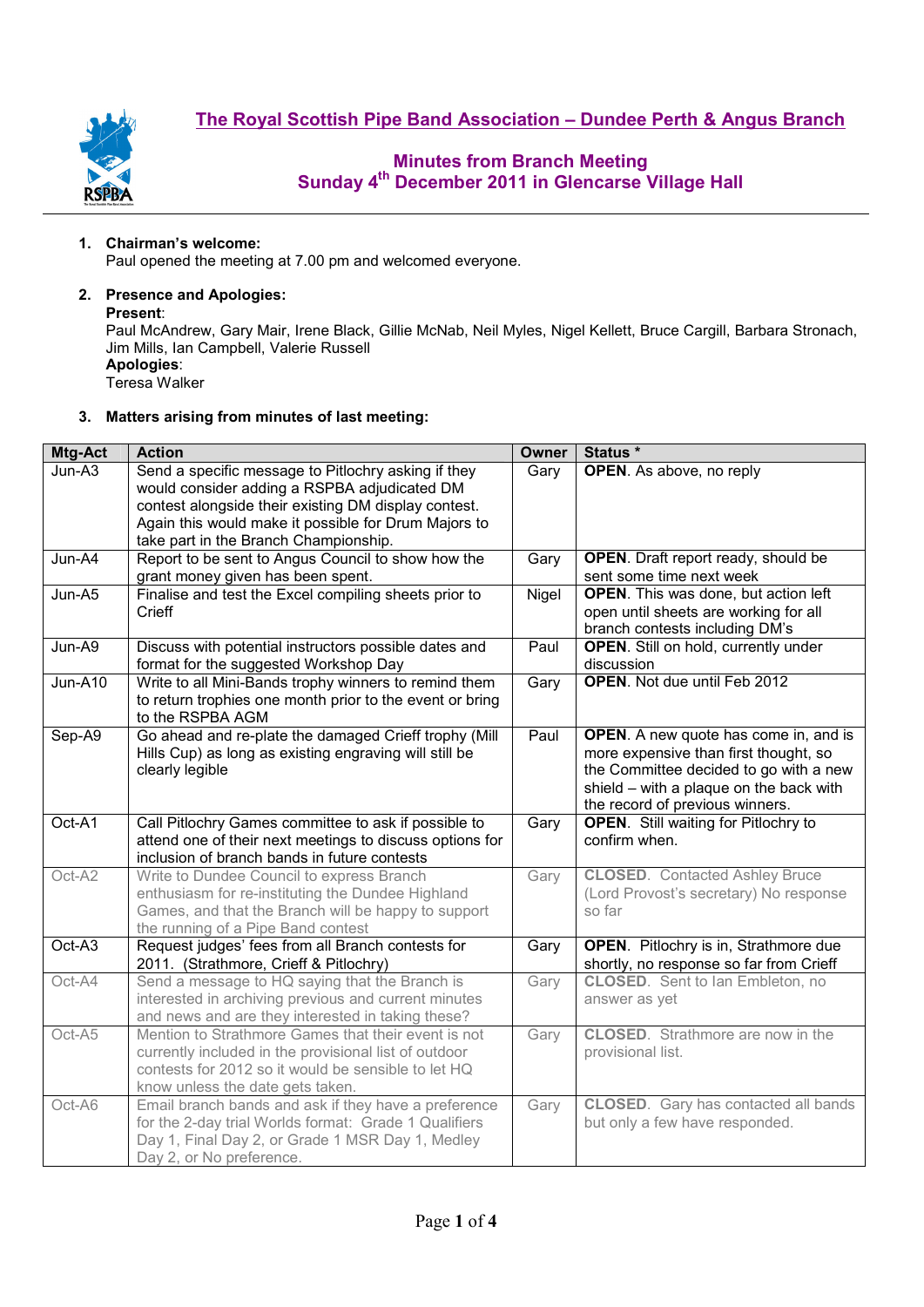

| Action                                                                                                                                                                                                                         | Owner                                                                                                                                                                                                                                                           | Status *                                                                                                                                           |  |  |  |
|--------------------------------------------------------------------------------------------------------------------------------------------------------------------------------------------------------------------------------|-----------------------------------------------------------------------------------------------------------------------------------------------------------------------------------------------------------------------------------------------------------------|----------------------------------------------------------------------------------------------------------------------------------------------------|--|--|--|
| Write to HQ to say if the PDQB education courses are<br>going ahead, we would like to hold one here.                                                                                                                           | Gary                                                                                                                                                                                                                                                            | <b>OPEN.</b> Gary wrote and received a reply<br>with an Excel document listing all the<br>courses etc. To be discussed and<br>reviewed with Bruce. |  |  |  |
| minutes.                                                                                                                                                                                                                       |                                                                                                                                                                                                                                                                 | <b>CLOSED.</b> Minutes received.                                                                                                                   |  |  |  |
| Bring up the question of whether Juvenile Side<br>Drumming in the World Solo Drumming can be<br>competed by Grading category, in a similar fashion to<br>the new World Tenor contest.                                          | Paul &<br><b>Bruce</b>                                                                                                                                                                                                                                          | <b>OPEN.</b> Not addressed at previous<br>meetings, will be brought up again at<br>next meeting.                                                   |  |  |  |
| Review Tenor contests (and possibly even side<br>drumming) for Branch solos for next year, possibly in<br>line with World Solo intentions                                                                                      | <b>ALL</b>                                                                                                                                                                                                                                                      | <b>CLOSED.</b> Discussed below and agreed<br>that it would probably be a good idea,<br>and will mean introducing one more<br>event, + trophy etc.  |  |  |  |
| Arrange for certificates to be printed                                                                                                                                                                                         | Paul                                                                                                                                                                                                                                                            | <b>CLOSED.</b> These were used at Branch<br>solos.                                                                                                 |  |  |  |
| Produce a template for automatic printing of<br>certificates                                                                                                                                                                   | Nigel                                                                                                                                                                                                                                                           | <b>CLOSED.</b>                                                                                                                                     |  |  |  |
| Advise Branch Bands that competitors for Drumming<br>on Pad should not previously have competed with their<br>bands, and that maximum tuning time for piping events<br>is 1 minute for jig and 2 minutes for all other events. | Gary                                                                                                                                                                                                                                                            | <b>CLOSED.</b> This seemed to work fine                                                                                                            |  |  |  |
|                                                                                                                                                                                                                                | Nigel                                                                                                                                                                                                                                                           | <b>OPEN.</b> This is provisionally going                                                                                                           |  |  |  |
|                                                                                                                                                                                                                                |                                                                                                                                                                                                                                                                 | ahead, prize-money dependent                                                                                                                       |  |  |  |
|                                                                                                                                                                                                                                |                                                                                                                                                                                                                                                                 | Nigel to aim to get prize-money<br>confirmed by end January.                                                                                       |  |  |  |
|                                                                                                                                                                                                                                | Obtain or produce a record of last year's AGM<br>Review feasibility of running a new Pipe Band contest<br>in Kinross now that we know the date of $12th$ May (to<br>combine the event with the Half Marathon and Feel<br>Good Fair) is a theoretic possibility. | Gary                                                                                                                                               |  |  |  |

# **4. Approval of previous minutes: Approved**: Neil

**Seconded**: Irene

## **5. Correspondence:**

- Email from Wilma Graham saying that Fife are trying to get the Fife Branch up and running again. Fife will be having an AGM on 11<sup>th</sup> December at 1.00 pm at CISWO Halls in Glenrothes.
- Letter received from Alasdair Aitken OBE saying he had enjoyed the branch solos at Kinross.

## **6. Treasurers Report:**

[figures confidential – available in a separate document]

## **7. National Council Report:**

Paul reported as follows:

- Directors not attending Board of Directors meetings will be automatically removed by Company's House
- Big debate on the Adjudicator's Panels Management Board. Minutes will now be sent that include action points only.
- Requested that the Convenors of Music Board and Management Panels attend NC meetings
- 3 notes of interest have been submitted for a Major from 2014: Bathgate, Dunbartonshire, and Ingleston. Worlds and Cowal are already allocated. Cowal is staying in Dunoon at least for the next 2 years, and the Worlds will be in Glasgow.
- Judges travelling expenses up to 35p per mile, meals up to £16
- Branch Levy will be 5% from 2012 onwards
- Summer workshops should be going ahead from next year
- GWOS put proposal forward for not standing at ease, meaning pipes have to go down between arriving at the line and starting the performance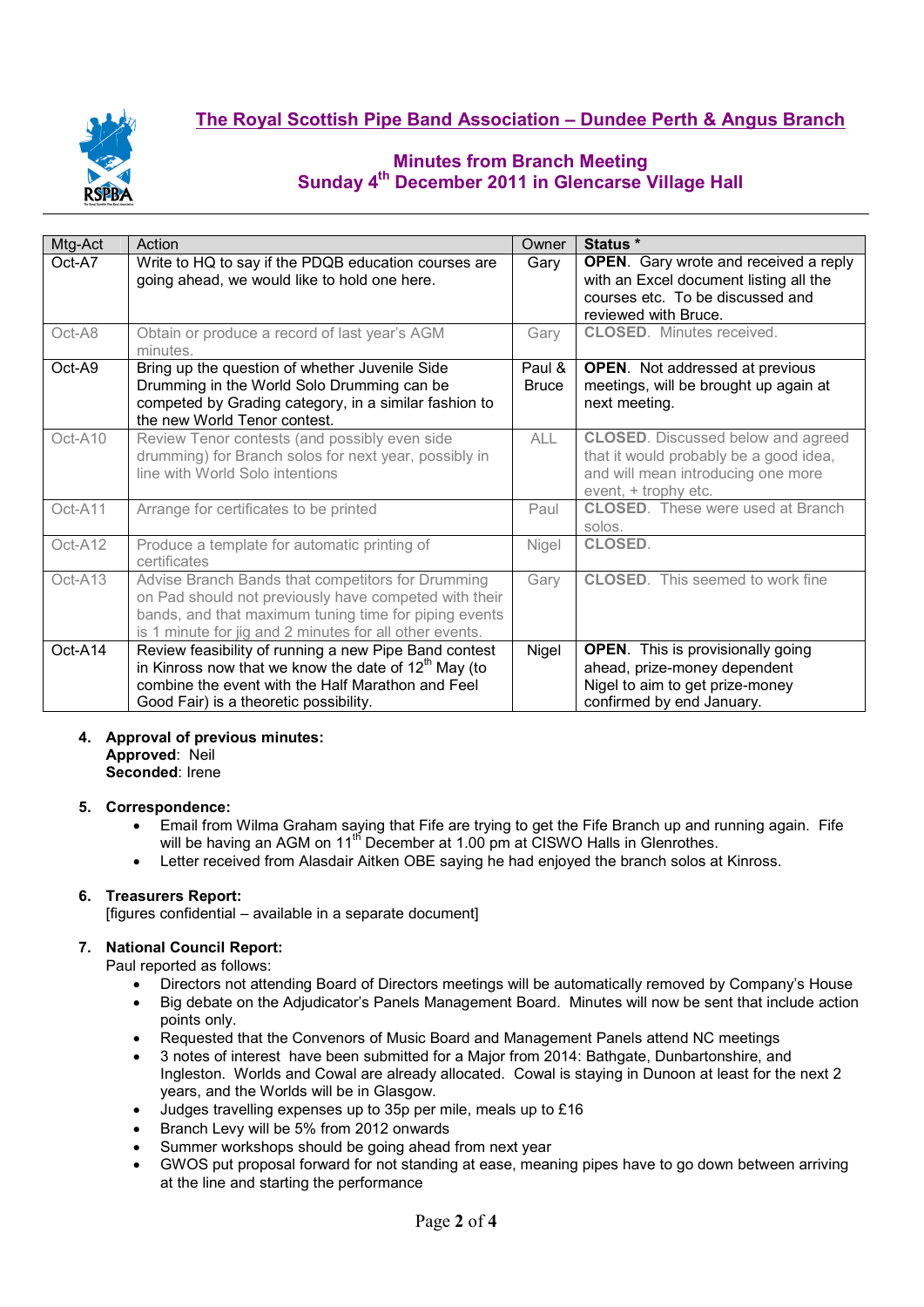

- Drumming dual registration, NI wish to keep it as a local rule
- Suggestion of capping bands at a maximum number of players registered. (Small discussion in the Branch but no clear feeling one way or the other)
- Trial post of Education Officer interviews will be carried out in January
- Board of Directors still actively seeking re-alignment with the PDQB and asking for a summit meeting
- RSPBA would like Branch bank statements to be included with balance sheets from now on
- Paul brought up membership cards and also whether anything was being done for the Jubilee year

## **8. Music Board Report:**

Bruce reported as follows:

- Lots of similar info to the National Council report
- Various grading changes:
	- o Pride of Murray appealed to stay in Grade 3, upheld
	- $\circ$  George Watson's College wanted to keep Novice Juvenile Band, and moved a number of their Novice players to Juvenile players accordingly
	- o Kintyre Schools registered a new NJ<br>
	o Tamlaght O'Crilly requested downara
	-
	- o Tamlaght O'Crilly requested downgrade to 4A from 3B<br>
	o Bothwell Castle requested grading, they will receive a  $\circ$  Bothwell Castle requested grading, they will receive a grading visit shortly  $\circ$  Troon Blackrock requested upgrading to Grade 3B
	- $\circ$  Troon Blackrock requested upgrading to Grade 3B  $\circ$  Aughinroan requested downarading to 3B
	- Aughinroan requested downgrading to 3B

### **9. AOCB:**

### • **Review of Branch Solos**

- $\circ$  Compilers would rather listen to the jig at the end of the day rather than the Tenor contest  $\circ$  Need to add another tenor contest. so we will have Novice Tenor contest, and two under 1
- Need to add another tenor contest, so we will have Novice Tenor contest, and two under 18 contests, according to grades
- $\circ$  Compilers didn't get a full updated Master List of players for start of each event  $\circ$  Name of Hall/Arena to go out on each event
- Name of Hall/Arena to go out on each event
- o Number of prizes for each event to be agreed beforehand and judges advised
- o Not having numbers was helpful
- 
- o Separate raffle ticket seller would have been good<br>○ Drama studio was full of empty cans etc. also Dran Drama studio was full of empty cans etc, also Drama studio wasn't fully soundproofed from main stage
- $\circ$  There was a numbering fault on the program.<br> $\circ$  Whole event was too hot Nigel to review with
- Whole event was too hot  $-$  Nigel to review with Campus
- $\circ$  Overall, though, it was agreed that the Campus is still an excellent venue, but as the cost of it is rising it is important to look around as it was run at a bigger loss than last year
- **Photo Albums.** Barbara handed over albums of branch trophies to Gary.Suggest offering a set to the RSPBA Historic Group
- **Website update.** Neil handed out printouts of site statistics. Over 4,000 unique visitors this year
- **Solo Drumming trophy from Solos.** This trophy has no space left for names, and some of the plaques around the bottom are coming off. Paul will review if possible to fix the plaques and add a secondary base to the bottom.
- **David Murray Memorial Pipe Band.** This new Novice Juvenile band is in the process of being formed.
- **Absent committee members.** One or two committee members have attended few, if any meetings this year, but remain in position as the committee was voted back in on block at the AGM. We will write and ask if they wish to serve this year.